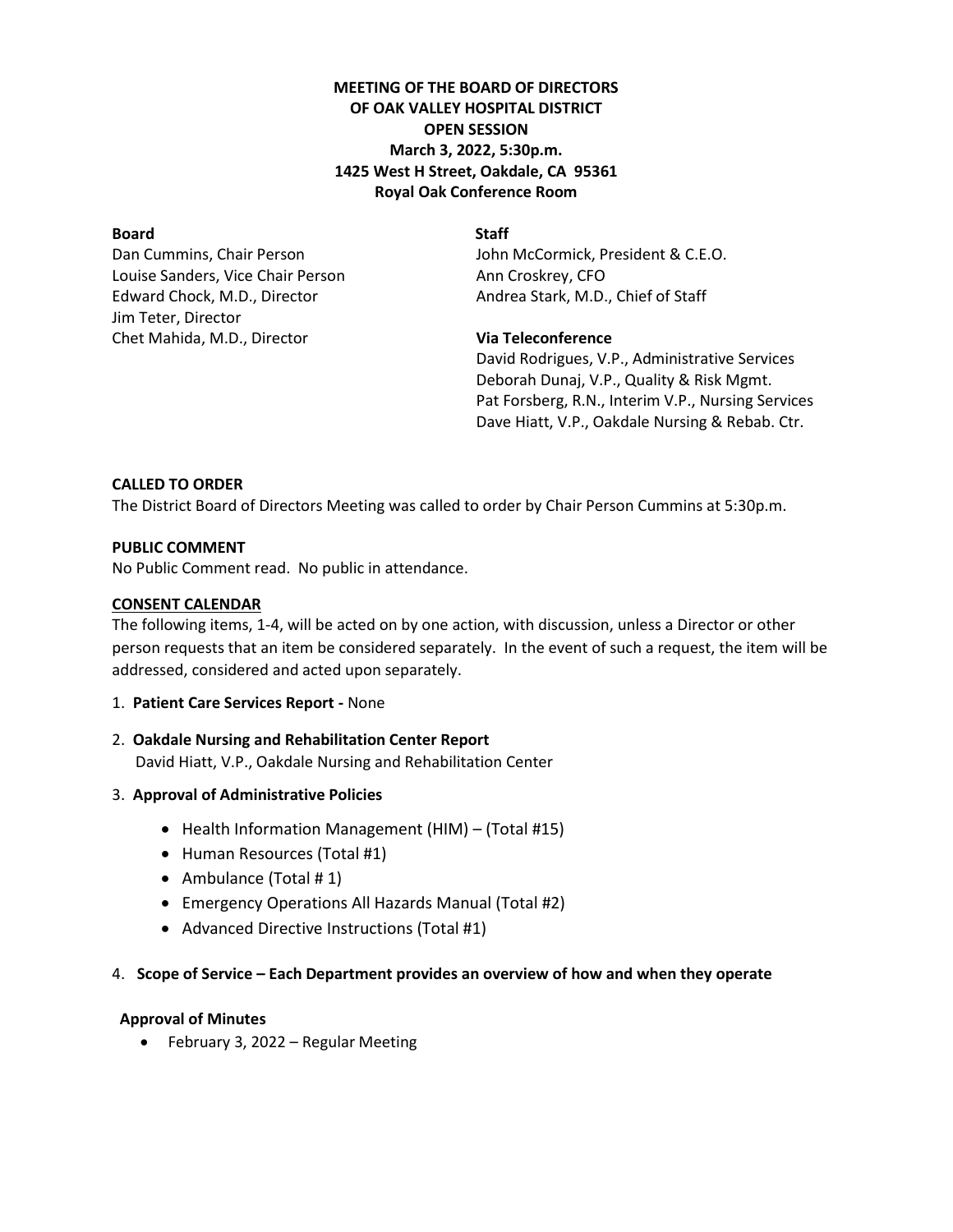Chet Mahida, M.D. made the motion to approve all Consent Calendar items. Edward Chock, M.D. made the second. No public input.

Cummins – Aye Sanders – Aye Teter – Aye Chock – Aye

# Mahida – Aye **MOTION CARRIED**

### **MEDICAL STAFF REPORT – Andrea Stark, M.D., Chief of Staff**

**The Medical Executive Committee requests the District Board's approval of the following items forwarded from the February 15, 2022 meetings.**

#### **Forms/Policies**

The following forms and policies have been revised to meet current required The Joint Commission and CMS standards. They have been thoroughly reviewed by the Policy, Procedures and Forms (PPF) Committee and appropriate Medical Staff Committees.

Andrea Stark, M.D., requested Board approval of the following Policies and Forms with the exception of the Administrative Manual items; request for deferral of these items for further Medical Staff review and approval.

**i.** Forms/Policy Review

#### **FORMS**

- Form 0490 Code Blue Record
- Form 1020 Thrombolytic Inclusion Exclusion Criteria
- Form 1024 Consent Surgery or Special Procedure

### **POLICIES**

- Administrative Manual Deferred
	- o Patient Grievance/Complaint Process
	- o Patient Safety Events/Event Reporting Process
	- o Patient Safety Plan
- Central Service Manual
	- o Decontamination-Receiving and Handling–*REVIEW*
- Clinical Manual
	- o Blood Products Procedure
	- o Code Blue Medical Emergency (Adult)

Chet Mahida, M.D. made the motion to approve February 15, 2022 Medical Staff Report. Louise Sanders made the second. No public input.

Cummins – Aye Sanders – Aye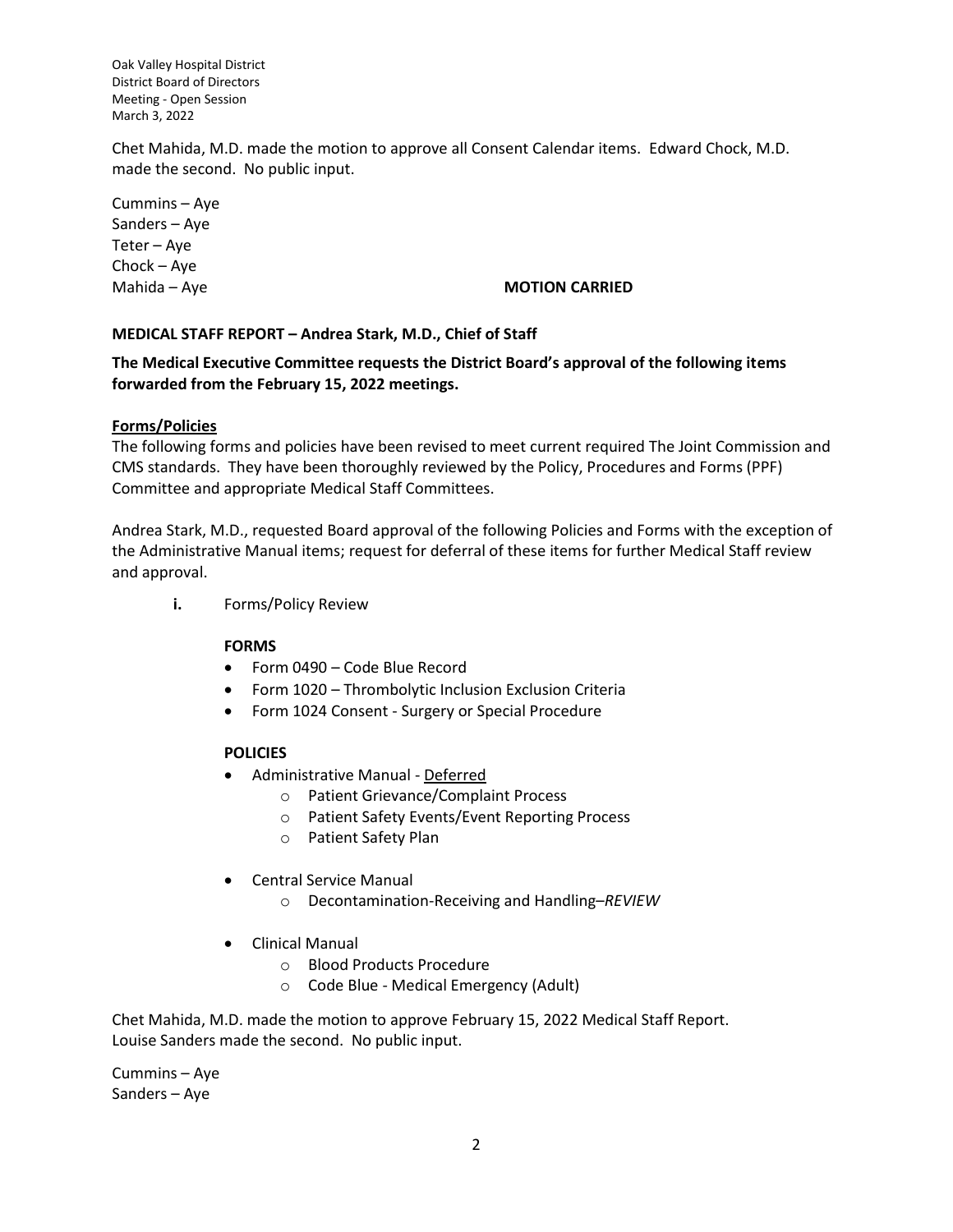Teter – Aye Chock – Aye

#### Mahida – Aye **MOTION CARRIED**

#### **Financial Report for January 2022**

Ann Croskrey, CFO presented the January 2022 Financial Report. During the month of January there were 172 ICU patient days with a total case mix index of 1.85.

In January, the District posted a profit on operations before new hospital expenses of \$1.1 million. Year-to-date earnings before interest and depreciation or EBIDA are at 15.3% at the end of January. Accounts receivable days were at 57. Days of cash on hand remain strong at 117 days.

Edward Chock, M.D. made the motion to approve the Financial Reports for January 2022. Chet Mahida, M.D. made the second. No public input.

Cummins – Aye Sanders – Aye Teter – Aye Chock – Aye

Mahida – Aye **MOTION CARRIED** 

#### **CHAIR PERSON REPORT – Dan Cummins, Chairperson**

**Chair Person Comments**

No Report.

Chet Mahida, M.D. left the meeting at 5:38p.m. and returned at 5:41p.m.

#### **PRESIDENT AND CEO REPORT - John McCormick, President and Chief Executive**

# **Resolution 2022-03 - AUTHORIZING AND APPROVING PROFESSIONAL AGREEMENTS BETWEEN DISTRICT BOARD MEMBER AND DISTRICT**

Recommendation is made for Board approval of Resolution 2022-03 to Validate Medical Director of Waterford Community Health Center Agreement with Chaitanya Mahida, M.D.

Jim Teter made the motion to approve Resolution 2022-03. Edward Chock, M.D. made the second**.** No public input.

Roll Call by Jill Andersen, Clerk of the Board Cummins – Aye Sanders – Aye Teter – Aye Chock – Aye Mahida – Absent **MOTION CARRIED**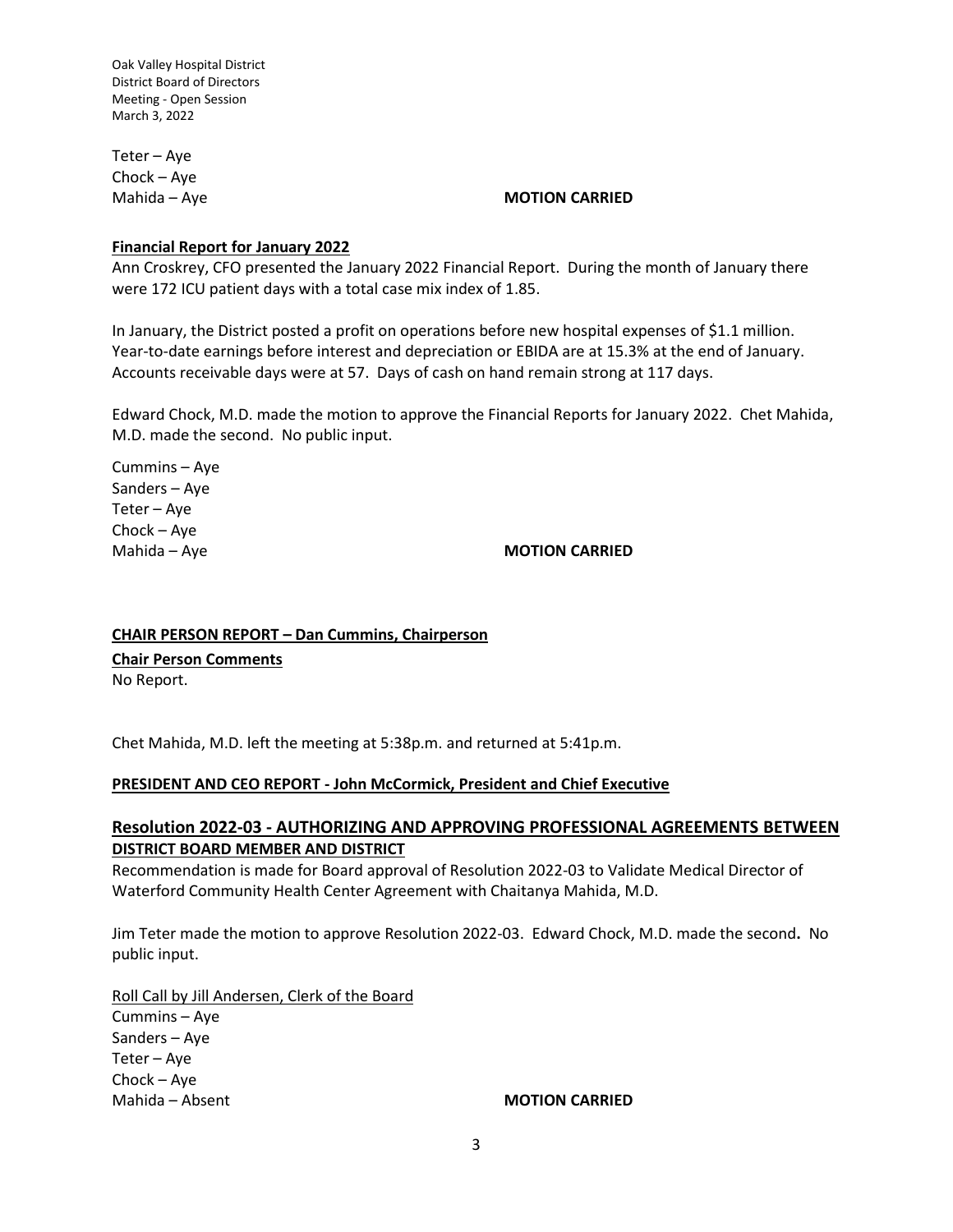# **RESOLUTION 2022-04 - APPROVING THE FORM AND AUTHORIZING THE EXECUTION AND DELIVERY OF A FIRST AMENDMENT TO FIFTH SUPPLEMENTAL INDENTURE OF TRUST RELATING TO THE OAK VALLEY HOSPITAL DISTRICT HEALTH FACILITY REFUNDING REVENUE BONDS, SERIES 2021, AND APPROVING CERTAIN OTHER ACTIONS**

Board approval of Resolution 2022-04 was recommended. This Resolution authorizes refunding of revenue bonds, Series 2021.

Jim Teter made the motion to approve Resolution 2022-04, Authorizing delivery of First Amendment to Fifth Supplemental Indenture of Trust Refunding Revenue Bonds, Series 2021. Edward Chock, M.D. made the second. No public input.

Roll Call by Jill Andersen, Clerk of the Board Cummins – Aye Sanders – Aye

Chock – Aye Teter – Aye

# Mahida – Aye **MOTION CARRIED**

**Resolution 2022-05 Changing the May 5, 2022 Regular Meeting and Finance Committee Meetings** Recommendation is made to change the May 5, 2022 Board meetings to May 12, 2022.

Jim Teter made the motion to approve moving the May Board meetings to May 12, 2022. Edward Chock, M.D. made the second. No public input.

Roll Call by Jill Andersen, Clerk of the Board

Cummins – Aye Sanders – Aye Chock – Aye Teter – Aye

# Mahida – Aye **MOTION CARRIED**

# **Update on Ambulance Contract**

A contract has not yet been received from Stanislaus County for ambulance services. As of June 30, 2022, the County will no longer be associated with Mountain Valley EMS and will contract directly with ambulance companies in the County.

### **Update on Labor Issues**

Recruitment of staff is becoming more difficult due to people choosing to retire, government subsidies and raising wages. Our wages are lower than our competitors, which has required us to utilize registry staff, a costly alternative.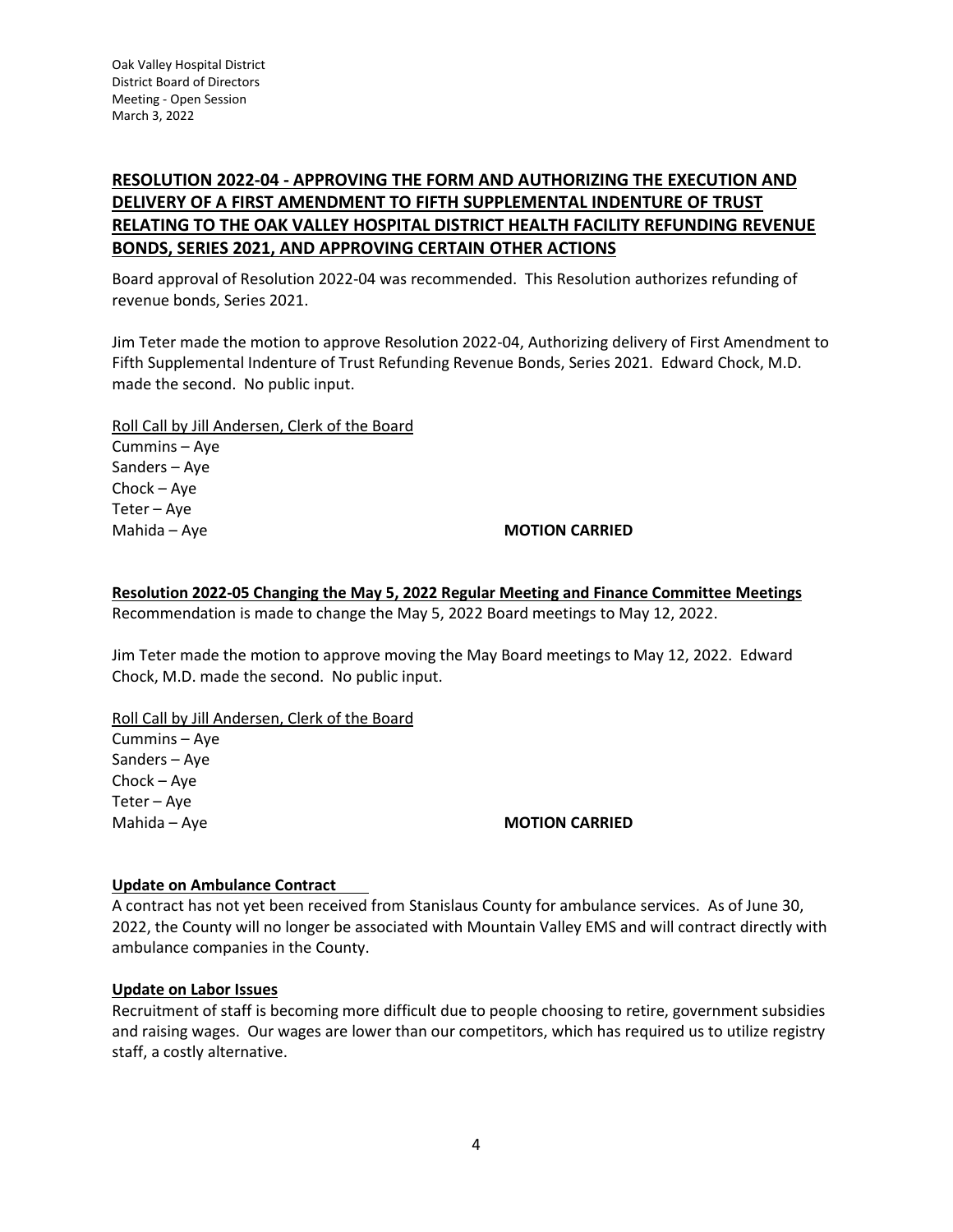# **Ratification of 1 Year Proposed Contract for IAEP (International Association of EMT's & Paramedics)/NAGE (National Association of Government Employees)**

A new contract was approved by the ambulance employees for a general wage increase of 4% effective 11/28/2021. A longevity bonus based on hours worked in 2021 for all step level 7 employees that worked at least 350 hours ranging from \$250 to \$1,500 per employee for a total of \$20,500. No increase to employee's health insurance.

Jim Teter made the motion to approve Ratification of 1 Year Proposed Contract IAEP (International Association of EMT's & Paramedics)/NAGE (National Association of Government Employees) as presented. Chet Mahida, M.D. made the second. No public input.

Cummins – Aye Sanders – Aye Chock – Aye Teter – Aye Mahida – Aye

#### **MOTION CARRIED**

Chet Mahida, M.D. left the meeting at 5:48pm and returned at 5:53p,m.

### **Ratification of 1 Year Proposed United Steel Workers Union Contract for Oakdale Nursing & Rehabilitation Center Employees**

The following wage increases, retroactive to January 23, 2022, were ratified by the employees and are recommended for Board approval:

- Minimum of \$3 per hour for CNA's and Cooks
- Minimum of \$2.20 for all other employees working at Oakdale Nursing & Rehab. Center
- Day, PM & Night Differentials for CNA's
- PM & Night Differentials for Licensed and Non-licensed Employees
- Wage increases retroactive to 1/23/2022
- Zero Increase for Health Insurance

Jim Teter made the motion to approve Ratification of 1 Year Proposed United Steel Workers Union Contract for Oakdale Nursing & Rehabilitation Center Employees. Edward Chock, M.D. made the second. No public input.

Cummins – Aye Sanders – Aye Chock – Aye Teter – Aye Mahida – Absent

#### **MOTION CARRIED**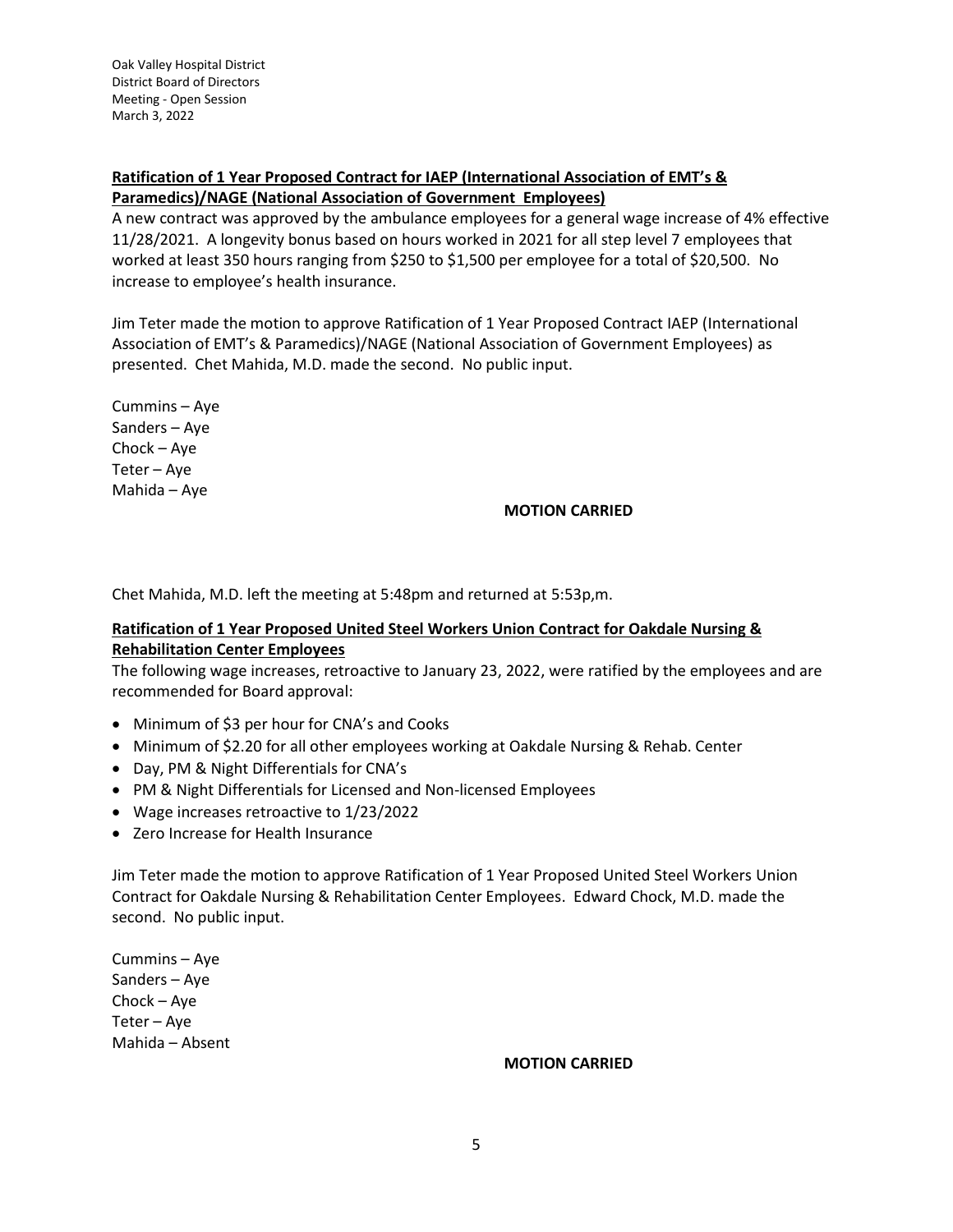Dan Cummins left meeting at 5:55pm and returned at 5:58p.m.

# **Approval to Renew Agreement with Modesto Junior College and Yosemite Community College District for the EMS Program**

Board approval is recommended for renewal of a 2-year agreement with Modesto Junior College and Yosemite Community College for the EMS Program.

Jim Teter made the motion to approve renewal of the agreement with Modesto Junior College and Yosemite Community College for the EMS Program. Chet Mahida, M.D. made the second.

Sanders – Aye Chock – Aye Teter – Aye Mahida – Aye Cummins – Absent

### **MOTION CARRIED**

#### **New Nursing Managers**

The following are recently hired Nurse Managers:

Pat Forsberg, R.N., Interim Vice President, Nursing Services Dee Cross, R.N., Interim Director of Nursing, Oakdale Nursing & Rehabilitation Center Christie Nelson, R.N., Emergency & ICU Manager Diane Stockhoff, R.N., Education Manager

Working on filling the Quality Improvement Manager position The Infection Control Manager recently resigned.

### **September 2022 Public Disclosure - Trade Secret**

#### • **Update on Imaging Department Equipment & Services**

Will disclose more details at the September 2022 Board Meeting.

#### **Approval of Revised Oak Valley Hospital District Organizational Chart**

Recommendation for Board approval of revised OVHD Organization Chart.

Edward Chock, M.D. made the motion to approve the Oak Valley Hospital District Organizational Chart as presented. Louise Sanders made the second. No public Input

Cummins – Aye Sanders – Aye Chock – Aye Teter – Aye Mahida – Aye

#### **MOTION CARRIED**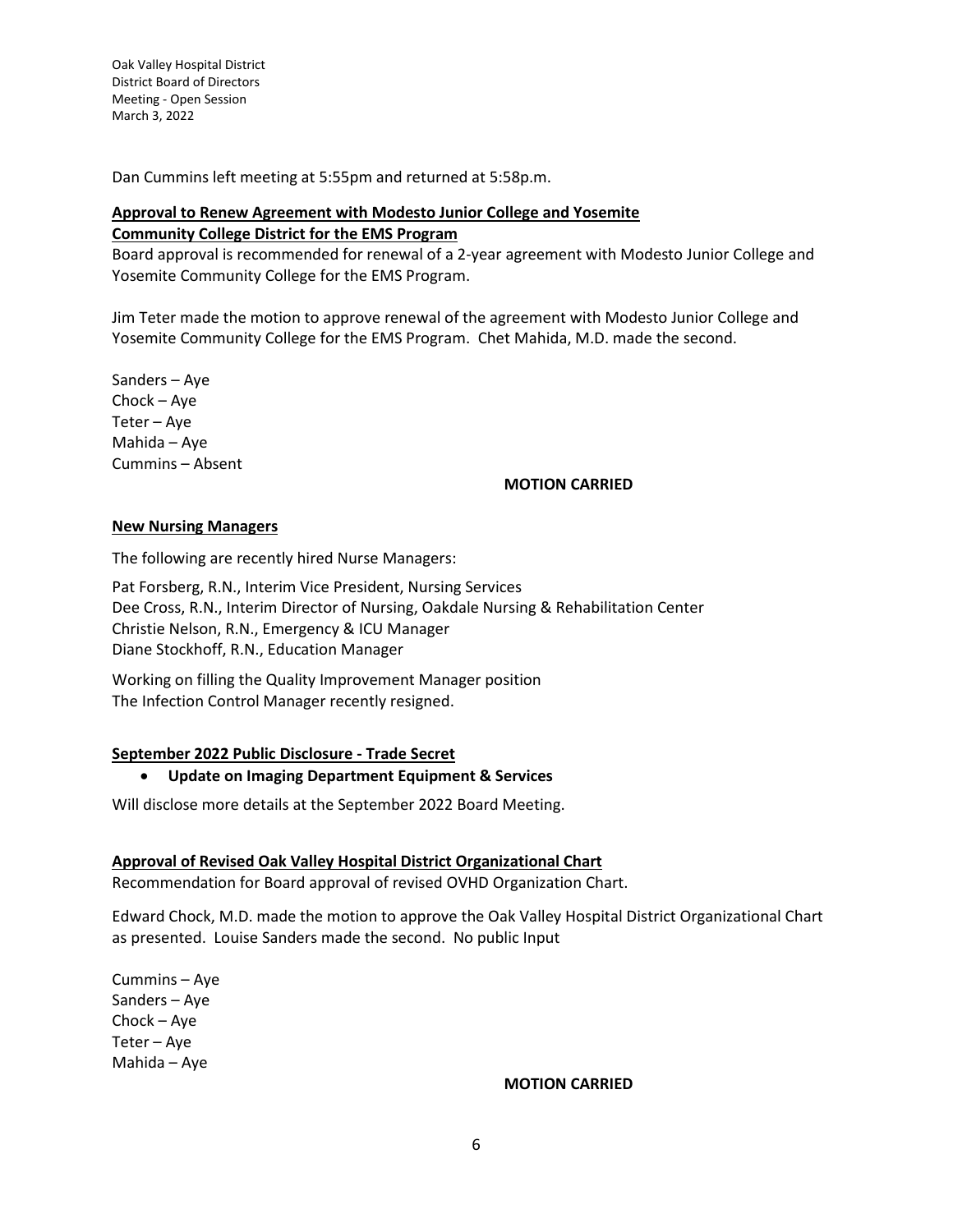#### **COVID-19 Update**

Employees are required to receive a booster shot or submit a religious or medical exemption. Testing is still required for those employees who submitted a religious or medical exemption and anyone displaying symptoms. The County is still showing high positive rates and is considered a high risk area.

#### **Legislative Update**

#### California Update

#### Seismic Standards

A bill has been passed for labor unions and hospitals to find resolution on the seismic standards that take place in 2030.

#### Health Insurance for All

# AB 1878 and SB 944

These two bills, one in each of its respective legislative category, to reduce the amount a patient pays for health insurance. The goal is for all Californians to have health insurance.

#### Governor's Re-election

Senator Bryan Dahle is running against Governor Newsome for re-election this November. Governor Newsome has nearly \$25 million in his campaign account and also raised tens of millions during his recall last year.

#### Federal Update

#### Nursing Homes

President Biden announced standards on quality be put into place on nursing homes. Our skilled nursing facility is surveyed every year and must meet staffing guidelines mandated by the State of California.

#### **ADJOURNMENT**

Jim Teter made the motion to adjourn to closed session. Edward Chock, M.D. made the second. No public input.

Cummins – Aye Sanders – Aye Teter – Aye Chock – Aye

#### Mahida – Aye **MOTION CARRIED**

The Oak Valley Hospital District meeting was adjourned to closed session at 6:05p.m.

### **ANNOUNCEMENT OF CLOSED SESSION**

Board meeting minutes - Approved

• February 3, 2022 – Regular Meeting

President and C.E.O. Report - Personnel –Update presented on various personnel Issues Conferences with Real Property Negotiators – Update presented